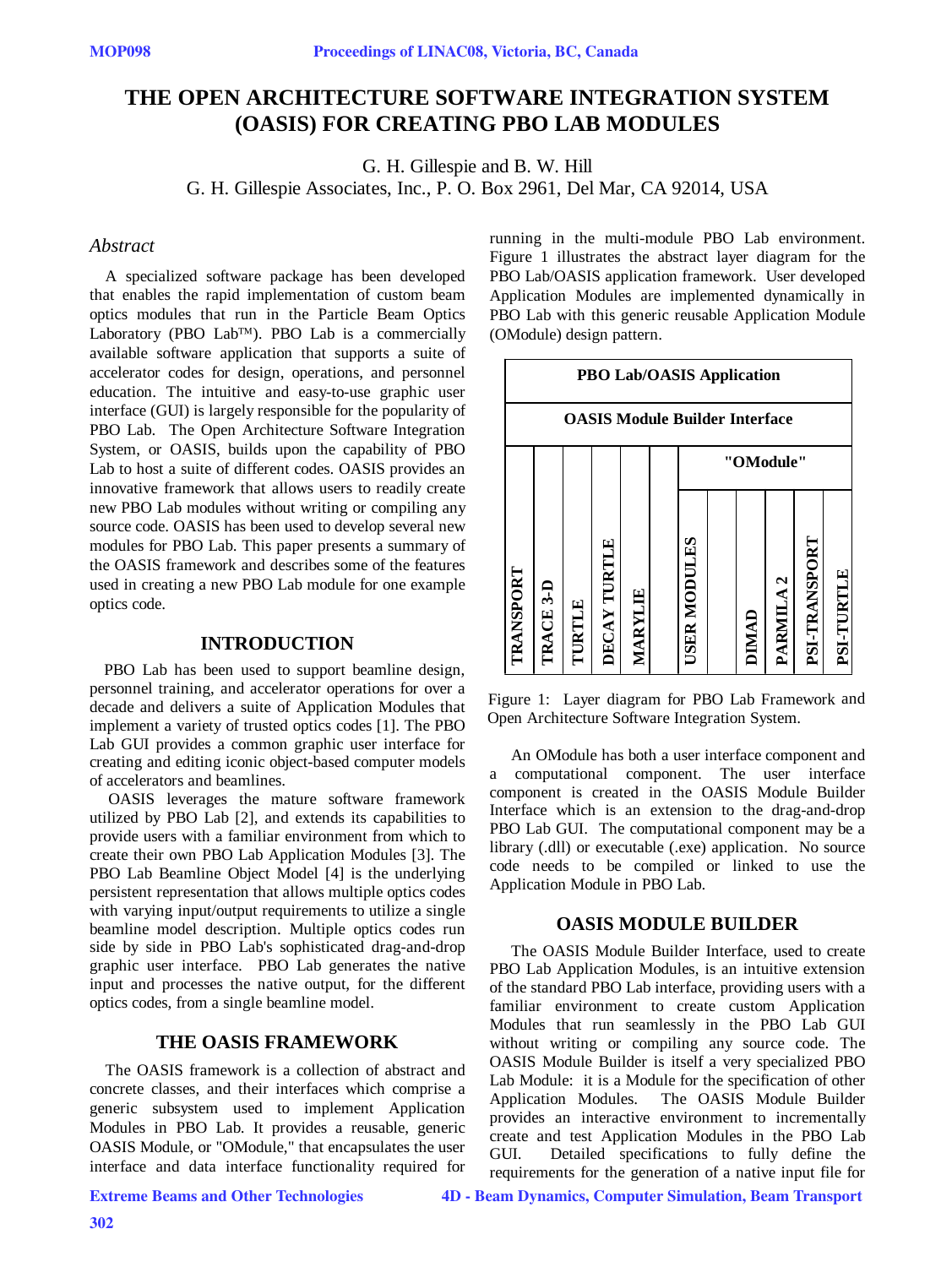an optics code are accomplished through the familiar PBO Lab GUI, which has been extended to support the OASIS Module Builder Interface.

Application Modules are exported from the OASIS Module Builder for use in PBO Lab using a PBO Lab module definition (.omod) file. Figure 2 illustrates the process. The module definition file utilizes an enhanced version of the PBO Lab persistent Beamline Object Model representation [4]. The object model has been expanded to include specifications that define the native input/output requirements for a given optics code, and to include a variety of other specifications and constraints that encapsulate the operations and commands of the target optics code.

Iconic representations (Piece Components) of physical beamline elements and non-physical beamline operations, in the Module Builder Interface, are used to access and specify most input requirements for a target optics code.



Figure 2: Application Modules can be interactively developed and executed in the Module Builder Interface and exported for use directly in the PBO Lab GUI as (.omod) OModule definition files.

## **MODULE BUILDER EXAMPLE**

Piece Components are categorized into three types, Optics Pieces, Parameter Pieces and Command Pieces. Optics Pieces are used to represent physical beamline elements and include a variety of standard Pieces available in the PBO Lab Palette Bar [5]. Customizable Optics Pieces can be used to add additional optics elements. The Parameter Piece type provides a customizable generic interface and is typically used to support parameters not associated with any particular physical optics element. Command Pieces are used to implement Application Module commands or operations

supported by the target optics code. Command Pieces provide a versatile method of encapsulating the wide variety of commands that can be specified for a given optics code. Command Pieces do not represent physical beamline elements, although they can be located at specific locations in the beamline model, where they are evaluated sequentially to produce the appropriate command instructions in the native input file for the given optics code.

Each optics code has its own unique "commands" or "operators" that encapsulate the computational capability for that code. This code-specific functionality is implemented in an Application Module using a set of Command Pieces. An example of such a Command Piece, created for a DIMAD Application Module, is illustrated here.

The DIMAD program [6] was developed to study particle motion in both beamlines and circular machines. The code uses a matrix formalism through second order. It is perhaps most commonly used at facilities operating electron accelerator systems.

There are several Command Pieces defined for the DIMAD Application Module. For illustrative purposes, the implementation of DIMAD's Least Squares Fit operation will be described here. (The Least Squares Fit operation is described in Section 2.15 of reference [6].)

The DIMAD Application Module "Least Squares Fit…" Command Piece implements a variety of native instructions required to direct the DIMAD computation engine to perform a particular fitting operation [6]. The definition of the "Least Squares Fit…" Command Piece in the OASIS Module Builder Interface involves both the specification of the required input parameters and the syntax used to generate instructions for the DIMAD native input file.

A generic Command Piece serves as a template and is initially created on the Work Space [5] of the Module Builder Doc Window using a menu command that prompts the user to name the new Command Piece. The named piece can then be dragged to the Model Space [5] where double-clicking the piece icon will open its Command Piece Specification Window. From there, additional windows are accessed that provide for the definition of input parameters and the specification of the native syntax required for the command to be processed by the target optics code (i.e. DIMAD). Once the Command Piece is defined, it will be available for use with the DIMAD Application Module in PBO Lab. Figure 3 shows two of the input parameter tab pages defined in this way for the "Least Squares Fit…" Command Piece.

The "Least Squares Fit…" Command Piece is added to a PBO Lab beamline to direct the DIMAD computation engine to perform the prescribed fitting operation. From the DIMAD Command Menu, the "Write and Run DiMadInput" command is used to generate the native DIMAD input, execute the DIMAD computation engine, and open the resulting output file.